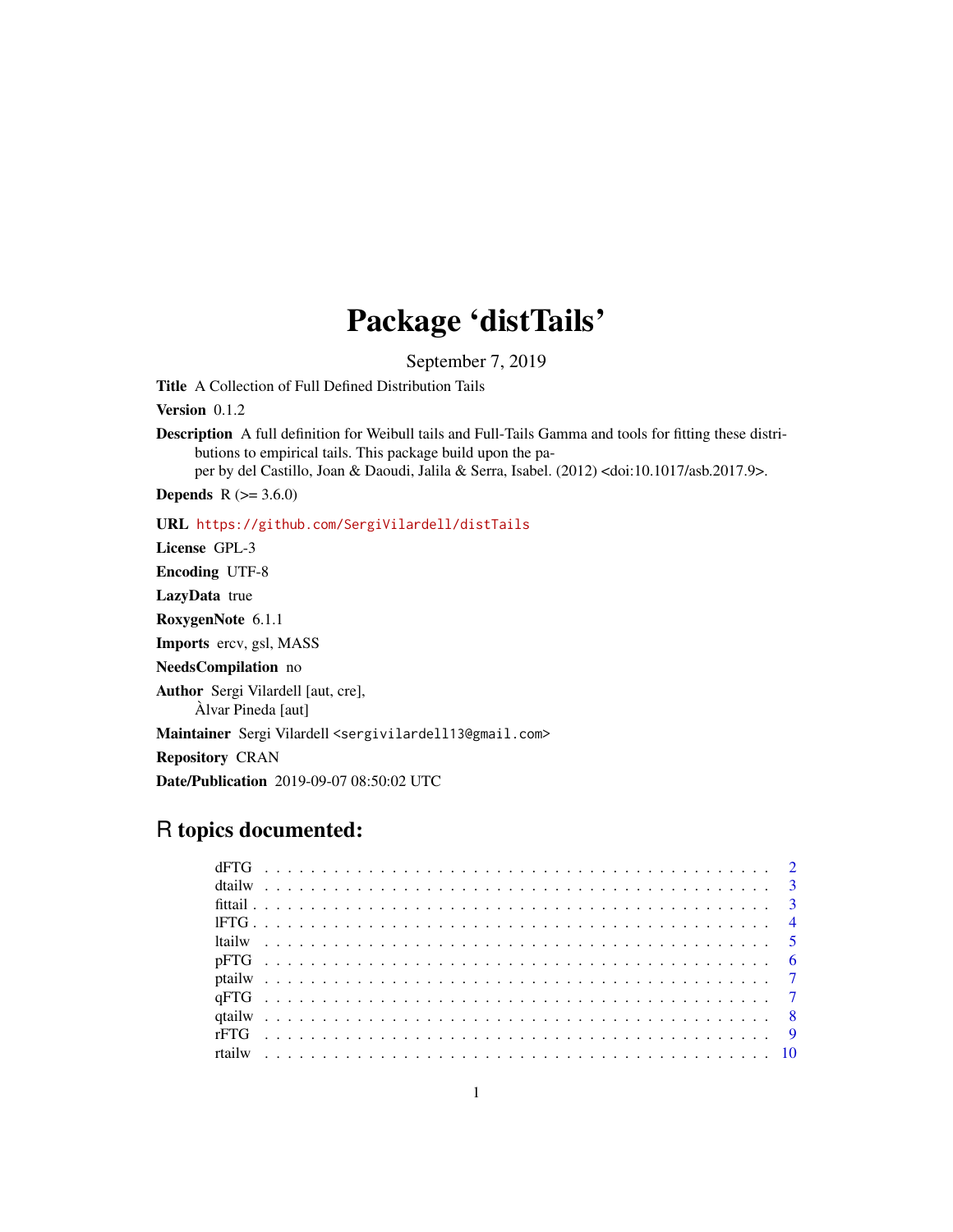#### <span id="page-1-0"></span>**Index** [11](#page-10-0)

# Description

This function computes the density of the full-tail gamma with the input sample data. The expression for the density used is:

$$
g(x; \alpha, \theta, \rho) = \frac{\rho^{\alpha}}{\sigma} \left( \rho + \frac{x}{\sigma} \right)^{\alpha - 1} \exp \left( - \left( \rho + \frac{x}{\sigma} \right) \right) / \Gamma(\alpha, \rho).
$$

#### Usage

dFTG(x, threshold, scale, shape)

#### Arguments

| x         | Sample data.               |
|-----------|----------------------------|
| threshold | Minimum value of the tail. |
| scale     | Scale parameter.           |
| shape     | Shape parameter.           |

#### Value

Gives the density of the FTG. The length of the result is determined by the length of x.

# References

del Castillo, Joan & Daoudi, Jalila & Serra, Isabel. (2012). The full-tails gamma distribution applied to model extreme values. ASTIN Bulletin. <doi:10.1017/asb.2017.9>.

#### Examples

```
a \leftarrow 0.3t < -0.3r < -0.8n < -1000sample <- rFTG(n, a, t, r)
x <- seq(min(sample), max(sample), length.out = 200)
d \leftarrow dfTG(x, a, t, r)hist(sample, breaks = "FD", probability = TRUE)
lines(x, d, col = "red")
```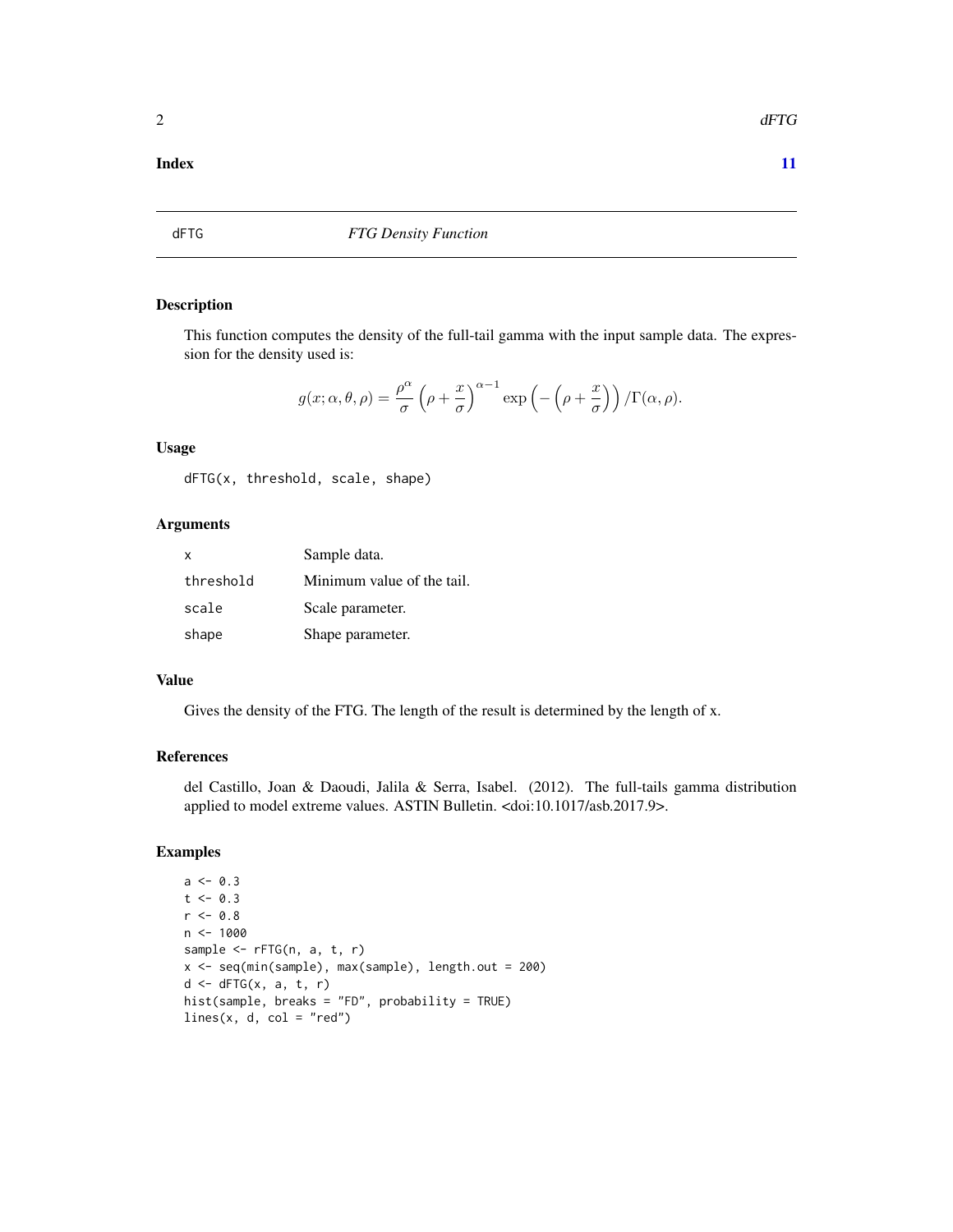<span id="page-2-0"></span>

This function computes the density of the tailW with the input sample data. The expression for the density used is:

 $f(x, \alpha, \beta, \nu) = \alpha \beta (x + \nu)^{\beta - 1} \exp(-\alpha (x + \nu)^{\beta} + \alpha \nu^{\beta})$ 

#### Usage

dtailw(x, threshold, scale, shape)

# Arguments

| X         | Sample data.               |
|-----------|----------------------------|
| threshold | Minimum value of the tail. |
| scale     | Scale parameter.           |
| shape     | Shape parameter.           |

#### Value

Gives the density of the TailW. The length of the result is determined by the length of x.

# Examples

```
# Generate random deviates from a weibull tail and plot the theoretical density.
scale <- 2
shape <-1threshold <- 1
x_seq <- seq(threshold, 5, length.out = 500)
theo_density \leq dtailw(x_seq, threshold = threshold, scale = scale, shape = shape)
sample <- rtailw(500, threshold = threshold, scale = scale, shape = shape)
hist(sample, probability = TRUE)
lines(x = x\_seq, y = theo\_density, col = "red")
```
fittail *TailW Maximum Likelihood Estimation*

#### Description

Maximum Likelihood Estimation of the tails by fitting a tailW or a FTG.

#### Usage

fittail(sample, dist = "TailW")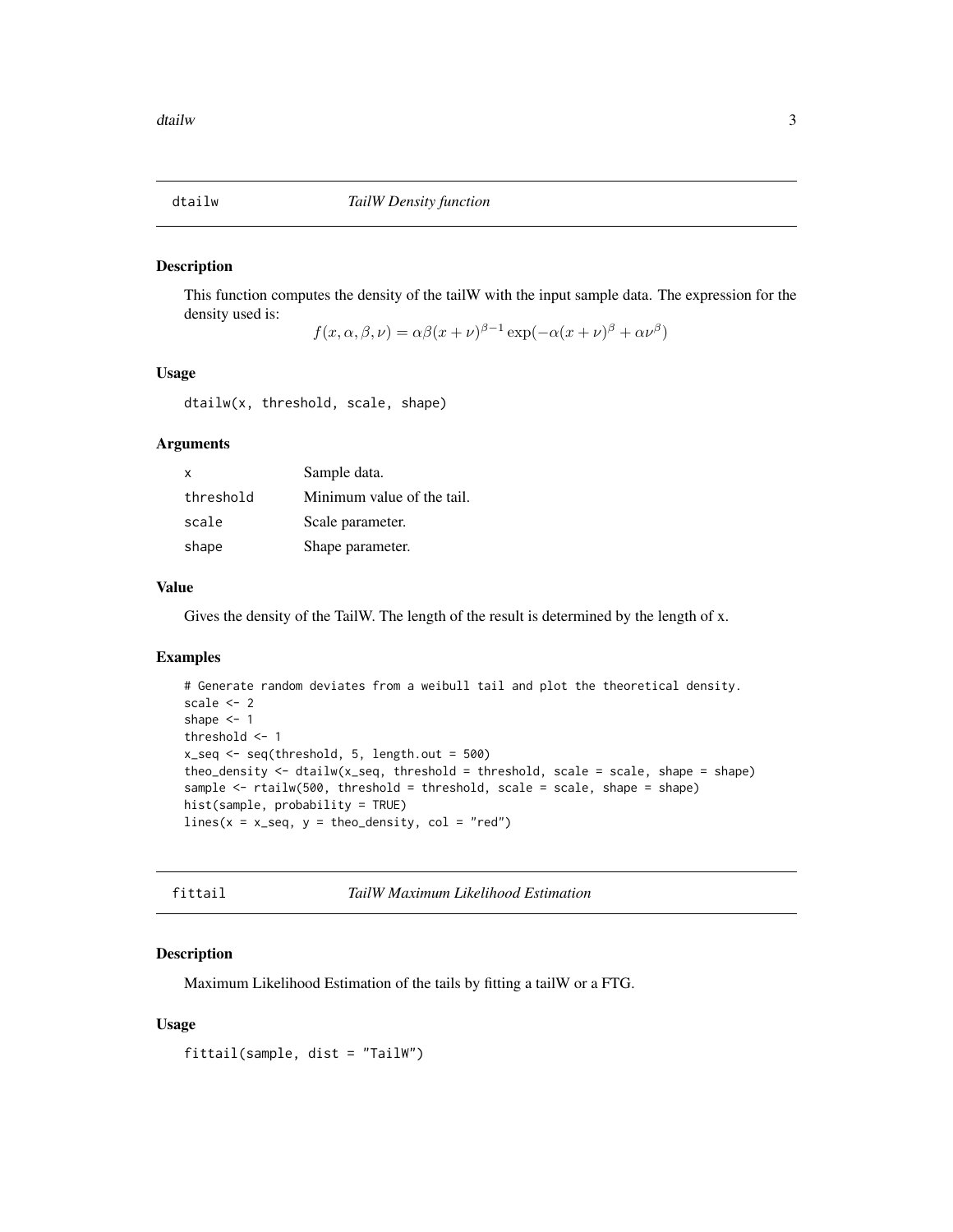#### <span id="page-3-0"></span>**Arguments**

| sample | Sample data.                     |
|--------|----------------------------------|
| dist   | Name of the distribution to fit. |

#### Value

Gives a list of the estimated parameters fo the function fitted. For the TailW it returns, scale and shape. Fot the FTG it returns the parameters scale, shape, and threshold.

#### Examples

```
scale <- 2
shape <-1threshold <- 1
s <- rtailw(1000, threshold = threshold , scale = scale, shape = shape)
fits <- fittail(s, dist = "TailW")
x_s = \text{seq}(-\text{threshold}, \text{max}(s), \text{length.out} = 500)theo_density <- dtailw(x_seq, threshold = threshold, scale = fits$scale, shape = fits$shape)
hist(s, probability = TRUE, breaks = "FD")
lines(x = x\_seq, y = theo\_density, col = "red")
```
# lFTG *FTG Log-likelihood Function*

#### Description

This function computes the loglikelihood of the full-tail gamma with the input sample data. The expression used is:

$$
l(x; \alpha, \sigma, \rho) = -n \left( \log \Gamma(\alpha, \rho) + \log(\sigma) - \alpha \log(\rho) - \frac{\alpha - 1}{n} \sum_{i=1}^{n} \log \left( 1 + \frac{x_i}{\sigma} \right) + \frac{\rho}{n} \sum_{i=1}^{n} \left( 1 + \frac{x_i}{\sigma} \right) \right)
$$

#### Usage

lFTG(x, threshold, scale, shape)

#### **Arguments**

| x         | Sample data.               |
|-----------|----------------------------|
| threshold | Minimum value of the tail. |
| scale     | Scale parameter.           |
| shape     | Shape parameter.           |

# Value

Gives the log-likelihood of the FTG. The length of the result is determined by the length of x.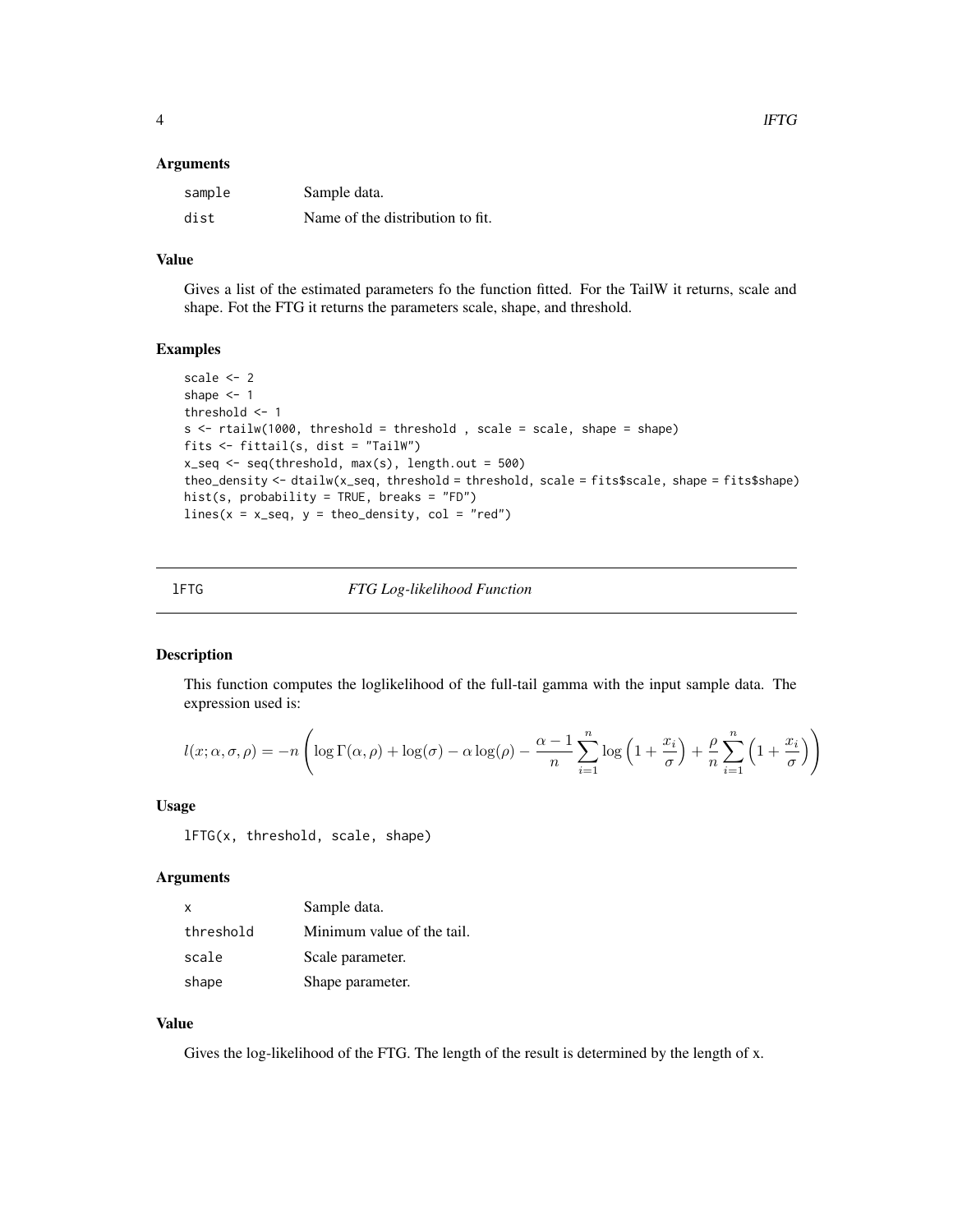#### <span id="page-4-0"></span>ltailw 5

# References

del Castillo, Joan & Daoudi, Jalila & Serra, Isabel. (2012). The full-tails gamma distribution applied to model extreme values. ASTIN Bulletin. <doi:10.1017/asb.2017.9>.

# Examples

lFTG(1,1,1,1)

ltailw *TailW Log-likelihood function*

# Description

This function computes the log-likelihood of the tailW with the input sample data.

$$
l(x; \alpha, \beta) = n(\log(\alpha) + \log(\beta)) + (\beta - 1) \sum_{i=1}^{n} \log(x + \nu) - \alpha \sum_{i=1}^{n} ((x + \nu)^{\beta} - \nu^{\beta})
$$

# Usage

ltailw(x, threshold, scale, shape)

# Arguments

| $\mathsf{x}$ | Sample data.               |
|--------------|----------------------------|
| threshold    | Minimum value of the tail. |
| scale        | Scale parameter.           |
| shape        | Shape parameter.           |

#### Value

Gives the log-likelihood of the TailW. The length of the result is determined by the length of x.

#### Examples

ltailw(1,1,1,1)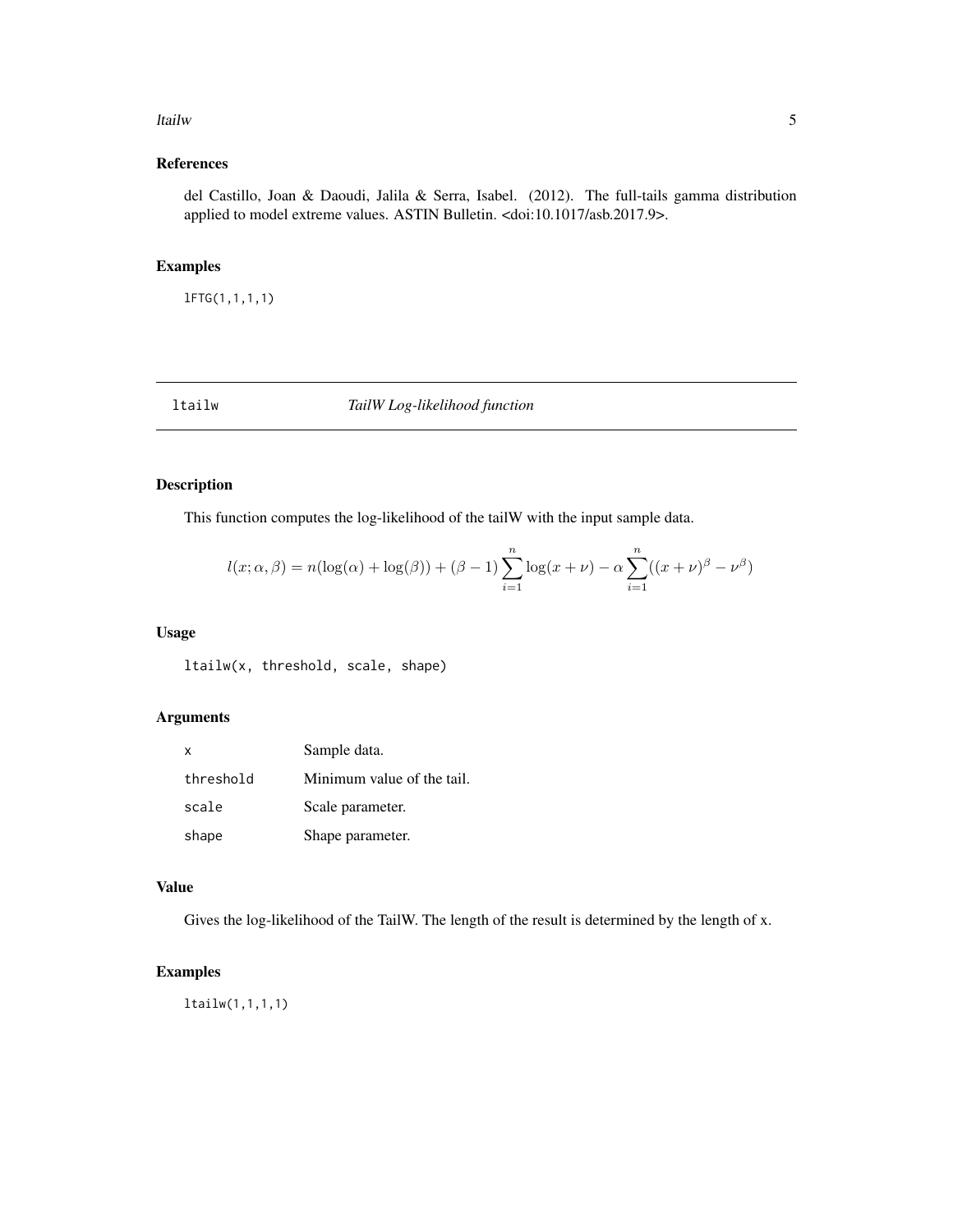<span id="page-5-0"></span>

This function computes the probability of the full-tail gamma with the input sample data. The expression for the probability used is:

$$
G(x; \alpha, \theta, \rho) = 1 - \Gamma\left(\alpha, \rho\left(1 + \frac{x}{\sigma}\right)\right) / \Gamma(\alpha, \rho).
$$

# Usage

pFTG(x, threshold, scale, shape)

# Arguments

| $\times$  | Sample data.               |
|-----------|----------------------------|
| threshold | Minimum value of the tail. |
| scale     | Scale parameter.           |
| shape     | Shape parameter.           |

# Value

Gives the distribution function of the FTG. The length of the result is determined by the length of x.

# References

del Castillo, Joan & Daoudi, Jalila & Serra, Isabel. (2012). The full-tails gamma distribution applied to model extreme values. ASTIN Bulletin. <doi:10.1017/asb.2017.9>.

# Examples

pFTG(1,1,1,1)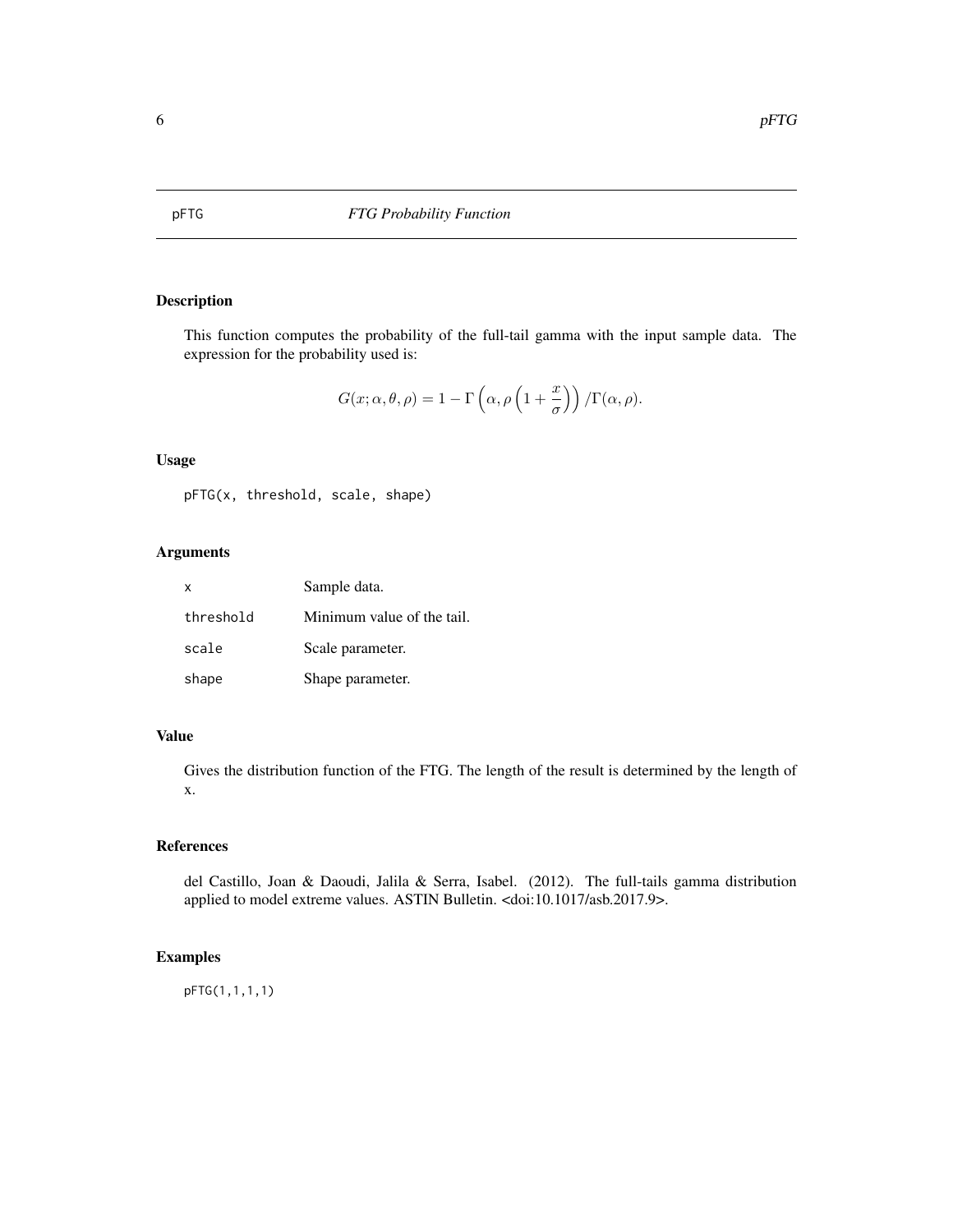<span id="page-6-0"></span>

This function computes the cumulative density function of the tailW with the input sample data.

 $F(x, \alpha, \beta, \nu) = 1 - \exp(-\alpha(x + \nu)^{\beta} + \alpha \nu^{\beta}).$ 

#### Usage

ptailw(x, threshold, scale, shape)

#### Arguments

| X         | Sample data.               |
|-----------|----------------------------|
| threshold | Minimum value of the tail. |
| scale     | Scale parameter.           |
| shape     | Shape parameter.           |

#### Value

Gives the distribution function of the TailW. The length of the result is determined by the length of x.

#### Examples

```
# Using the probability function to show the fitting.
samp <- rtailw(1000, 1, 2, 3)
emp_cdf <- ecdf(samp)(samp)
pars <- fittail(samp, dist = "TailW")
x_seq <- seq(min(samp), max(samp), length.out = 250)
p <- ptailw(x_seq, threshold = 1, scale = pars$scale, shape = pars$shape)
plot(samp, 1-emp_cdf, log = "y")
lines(x\_seq, 1-p, col = "red")
```
qFTG *FTG Quantile function*

# Description

This function computes the quantiles of the full-tail gamma with the input sample data.

#### Usage

```
qFTG(p, threshold, scale, shape, interval)
```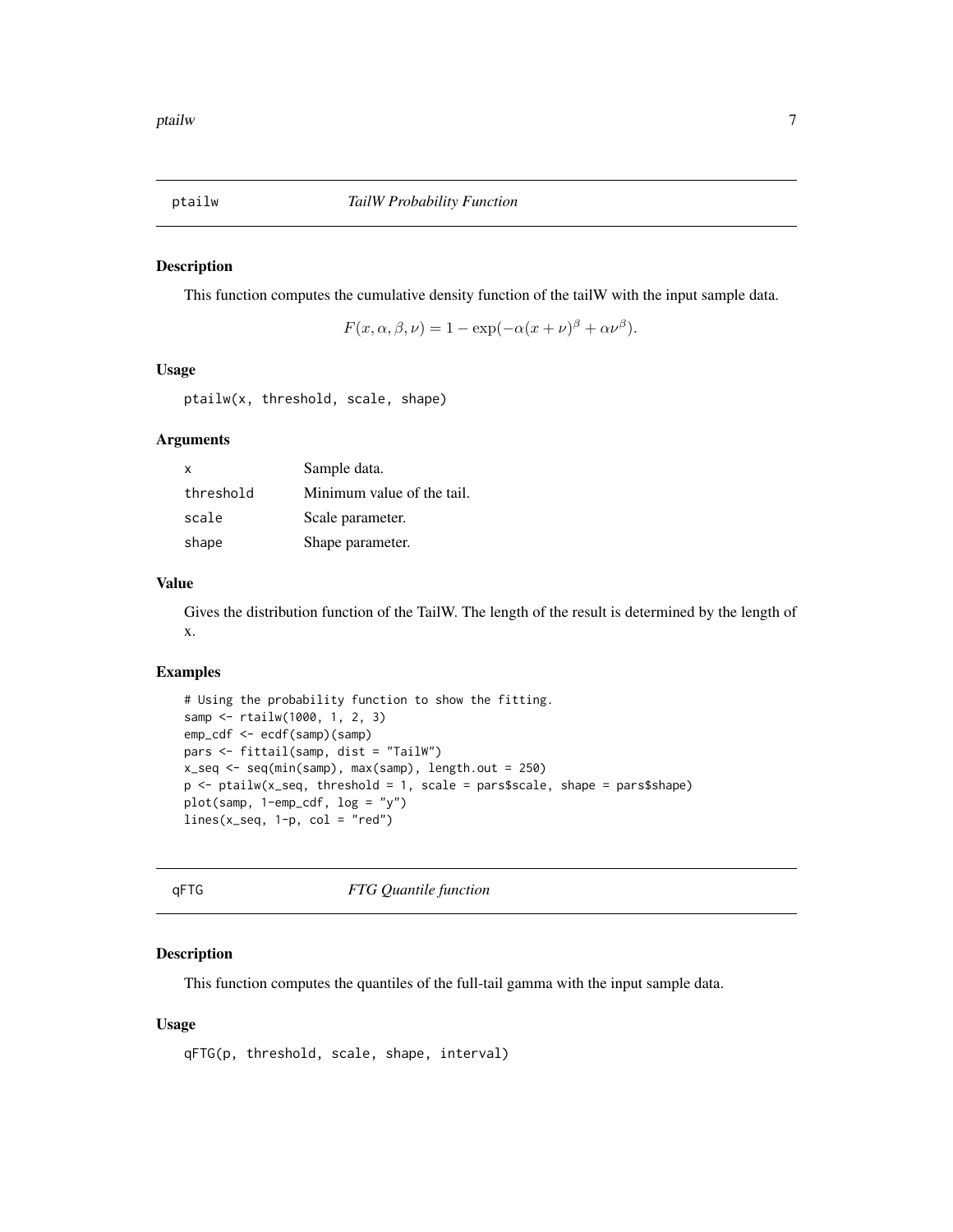#### <span id="page-7-0"></span>Arguments

| p         | Probability.                                                                    |
|-----------|---------------------------------------------------------------------------------|
| threshold | Minimum value of the tail.                                                      |
| scale     | Scale parameter.                                                                |
| shape     | Shape parameter.                                                                |
| interval  | a vector containing the end-points of the interval to be searched for the mini- |
|           | mum.                                                                            |

#### Value

Gives the quantiles of the FTG. The length of the result is determined by the length of x.

#### References

del Castillo, Joan & Daoudi, Jalila & Serra, Isabel. (2012). The full-tails gamma distribution applied to model extreme values. ASTIN Bulletin. <doi:10.1017/asb.2017.9>.

# Examples

qFTG(0.5,1,1,1, c(0,10))

qtailw *Quantile function*

# Description

This function computes the quantile function of the tailW.

$$
Q(p, \alpha, \beta, \nu) = \left(\frac{-\log(1-p)}{\alpha} + \nu^{\beta}\right)^{1/\beta}
$$

#### Usage

```
qtailw(p, threshold, scale, shape)
```
#### Arguments

| р         | Probability.               |
|-----------|----------------------------|
| threshold | Minimum value of the tail. |
| scale     | Scale parameter.           |
| shape     | Shape parameter.           |

# Value

Gives the quantiles of the TailW. The length of the result is determined by the length of x.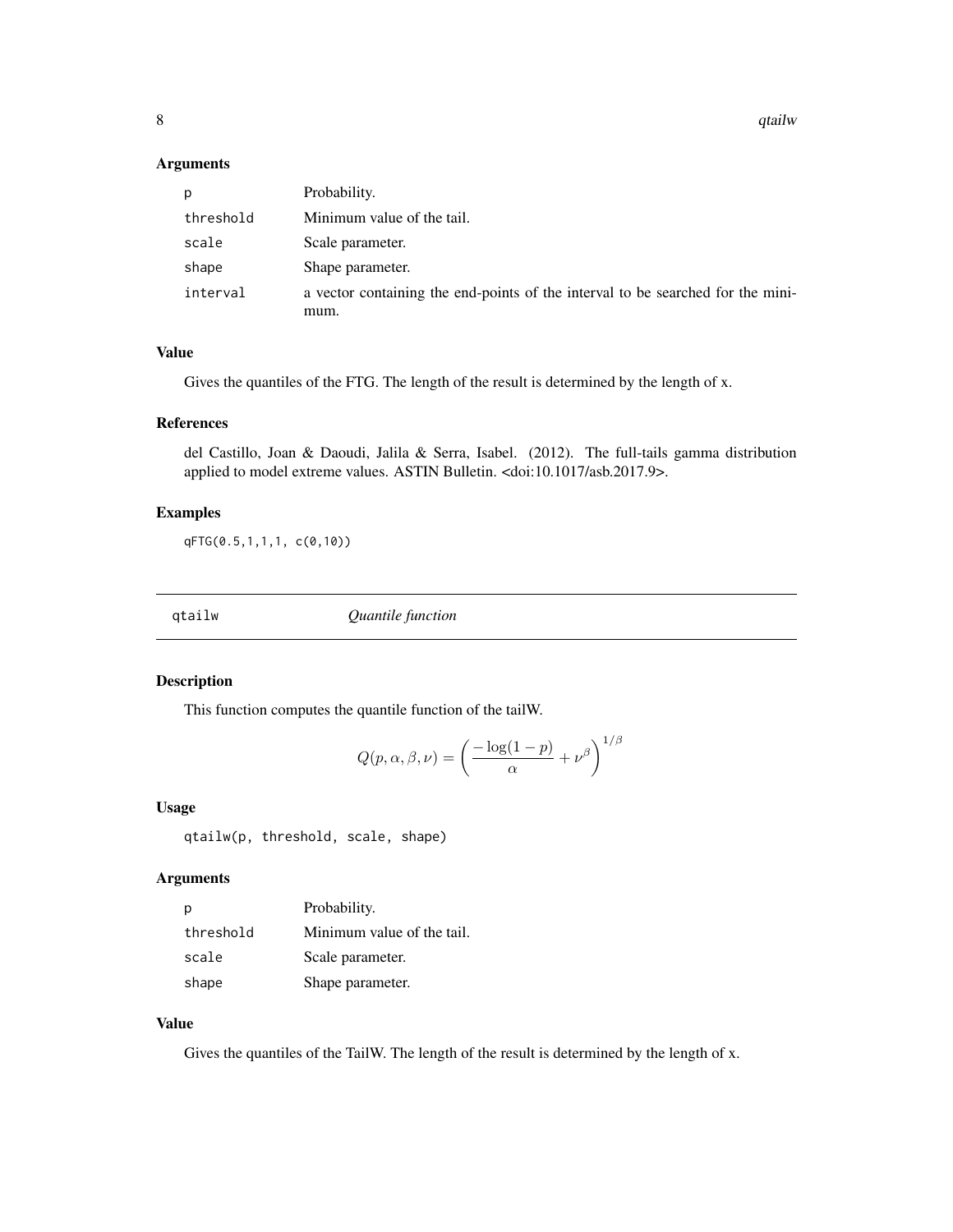#### <span id="page-8-0"></span>rFTG 9

# Examples

qtailw(0.5, 1, 1, 1)

# rFTG *FTG Random Sample Generation*

# Description

This function computes n random variates from full-tail gamma with a rejection method.

#### Usage

rFTG(n, threshold, scale, shape)

# Arguments

|           | Sample size.               |
|-----------|----------------------------|
| threshold | Minimum value of the tail. |
| scale     | Scale parameter.           |
| shape     | Shape parameter.           |

#### Value

Gives random deviates of the FTG. The length of the result is determined by n.

# References

del Castillo, Joan & Daoudi, Jalila & Serra, Isabel. (2012). The full-tails gamma distribution applied to model extreme values. ASTIN Bulletin. <doi:10.1017/asb.2017.9>.

# Examples

x <- rFTG(100, 1, 1, 1) hist(x, breaks =  $"FD"$ )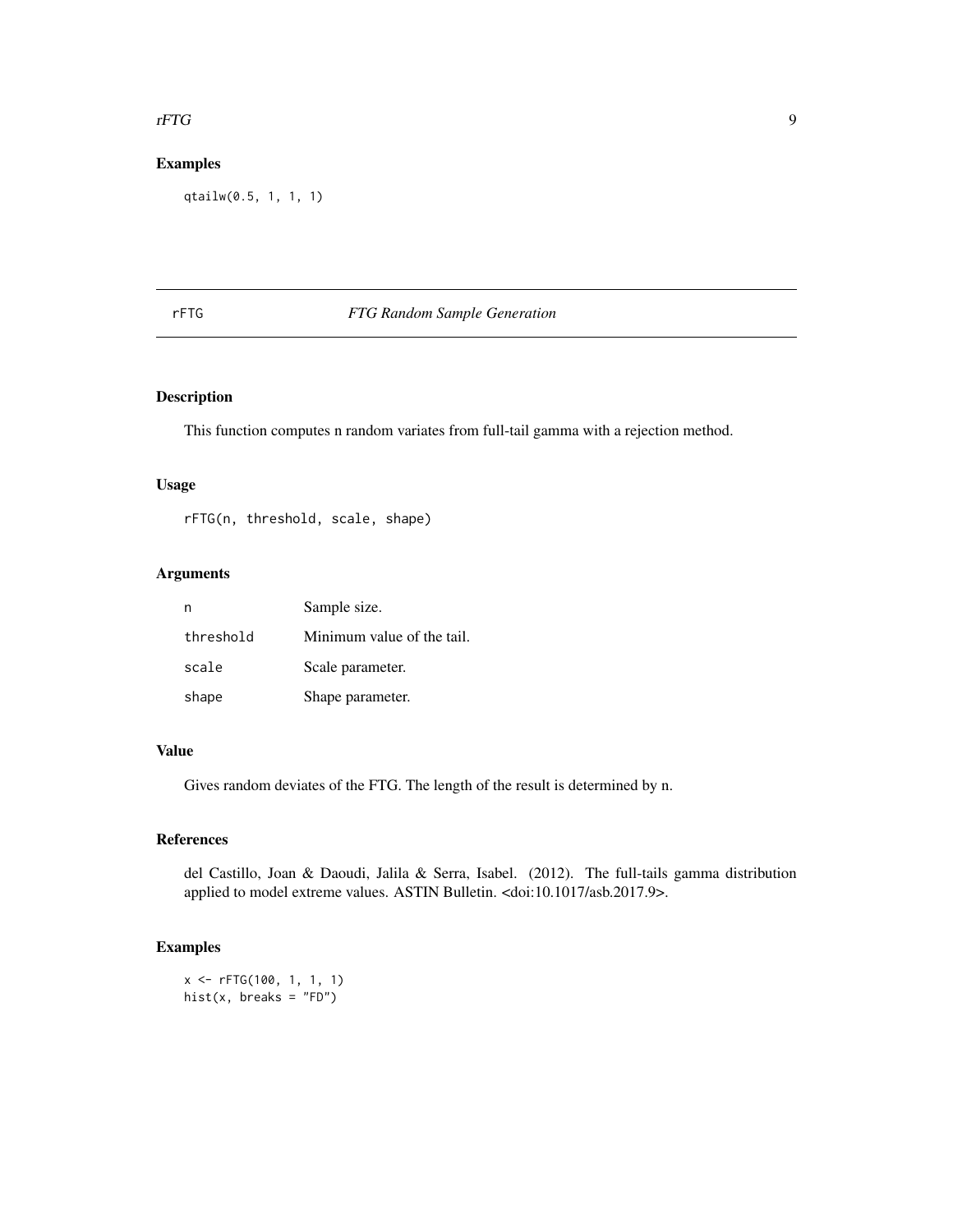<span id="page-9-0"></span>

This function generates random deviates for the tailW distribution.

# Usage

```
rtailw(n, threshold, scale, shape)
```
# Arguments

| n         | Sample size.               |
|-----------|----------------------------|
| threshold | Minimum value of the tail. |
| scale     | Scale parameter.           |
| shape     | Shape parameter.           |

# Value

Gives random deviates of the TailW. The length of the result is determined by n.

# Examples

x <- rtailw(1000, 1, 2, 3) hist(x, breaks =  $"FD")$